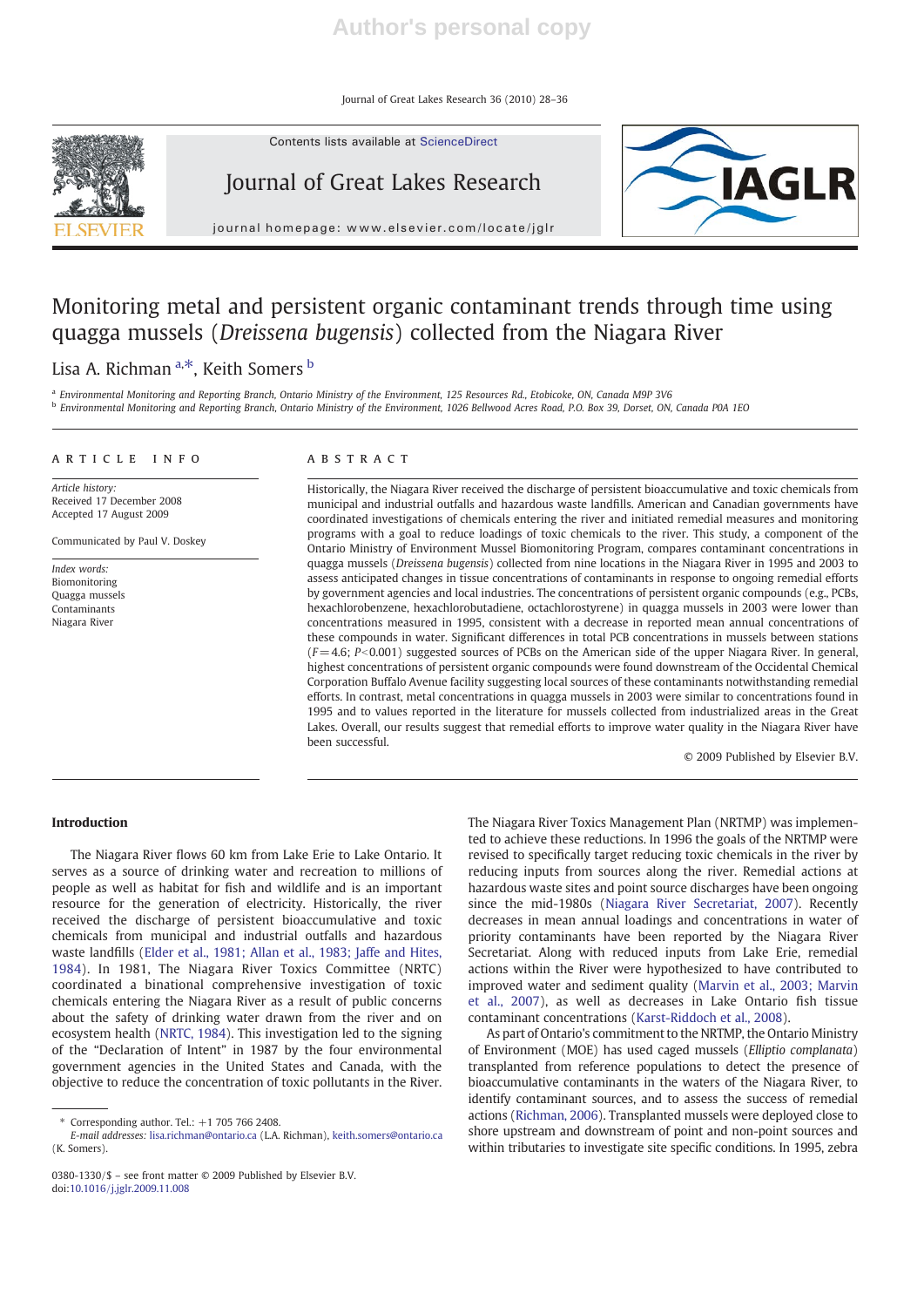### L.A. Richman, K. Somers / Journal of Great Lakes Research 36 (2010) 28–36 29

and quagga mussels were incorporated into the mussel biomonitoring program to assess ambient contaminant tissue concentrations. This 1995 study produced a baseline dataset to be used to assess river wide long-term contaminant changes during future monitoring surveys. Zebra and quagga mussels were more appropriate ambient biomonitors than the caged mussels since they were resident and integrated contaminant exposure over a longer time than the transplanted biomonitors, which were only deployed for 21 days. Additionally, quagga mussels could be collected from greater depths farther from shore-based sources so their tissue concentrations could potentially provide a better measure of ambient contaminant availability rather than short term presence/absence data (Comba et al., 1996; Robertson and Laurenstein, 1998; Bervoets et al., 2004). Accordingly, zebra and quagga mussels were collected from nine stations located throughout the Niagara River in 1995 and were analysed for trace metals, organochlorine pesticides, PCBs and chlorinated benzenes (Richman and Somers, 2005). Our subsequent 2003 study was conducted to determine whether observed improvements in water quality (Niagara River Secretariat, 2007) were reflected in reduced contaminant tissue concentrations relative to our 1995 results.

In this study we evaluate the results of a second biomonitoring assessment of ambient tissue concentrations of metal and persistent organic contaminants in quagga mussels collected from nine sites in the Niagara River. Our results from 2003 are compared to results from 1995 to examine temporal trends over an eight-year period. Our goals are to determine (1) if temporal changes have occurred; (2) if observed changes are consistent across all 9 sites; and (3), whether changes in metal and persistent organic contaminant concentrations are consistent with recent water quality improvements and remedial actions.

### Methods

### Sampling sites

In 1995 (September–October), zebra and quagga mussels were collected by SCUBA divers from nine sites located between the head and mouth of the river (Richman and Somers, 2005) (Fig. 1). From October 30 to November 5, 2003, divers returned to the same locations; however, sites were originally identified using a GPS without differential corrections so the level of precision  $(\pm 100m)$ affected our ability to return to the exact location. As well, some mussel colonies had changed position between 1995 and 2003; consequently, updated coordinates for the location of the mussel beds and sample sites have been provided (Table 1). As in Richman and Somers (2005), one upstream reference site was used to monitor the uptake of contaminants entering the river from Lake Erie (i.e., Fort Erie). In the river proper, there were four upper river stations: one on the Canadian side in the Chippawa Channel, 50 m downstream of Ushers Creek which drained primarily agricultural land, and three stations were located on the American side of the river in the Tonawanda Channel: one site was upstream of the south Grand Island Bridge herein referred to as the Tonawanda Channel site, downstream of the mouth of Cayuga Creek and downstream of an outfall from the Occidental Chemical Corporation (sewer 003), herein referred to as the Occidental 003 site. The Tonawanda Channel mussels were expected to reflect contaminants from the Buffalo River and from the local industrial (primarily associated with the steel industry), and municipal facilities and waste sites. The Cayuga Creek site was located further downstream within an area considered to be the focal point for the chemical industry, as well as numerous hazardous waste sites



Fig. 1. Map of the Niagara River and mussel sampling sites.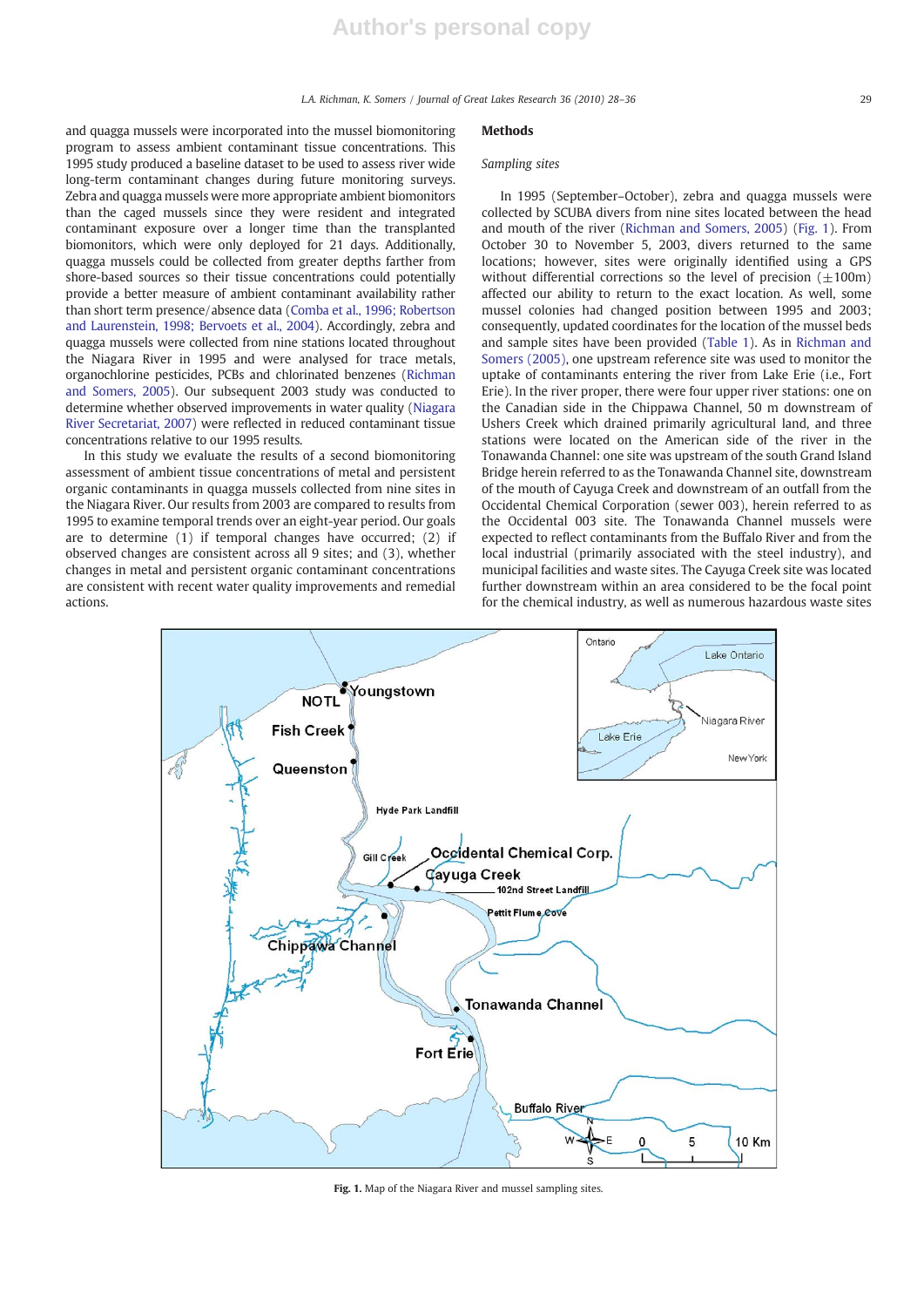#### 30 L.A. Richman, K. Somers / Journal of Great Lakes Research 36 (2010) 28–36

### Table 1

Quagga mussel sampling stations, Niagara River 2003.

| Station description                                     | 1995                |            | Revised - 2003      |              | Sample         | Collection  | Distance from      | Mussel<br>size (mm) |  |
|---------------------------------------------------------|---------------------|------------|---------------------|--------------|----------------|-------------|--------------------|---------------------|--|
|                                                         | Latitude            | Longitude  | Latitude            | Longitude    | depth(m)       | area $(m2)$ | shore $(m)$        |                     |  |
| Canadian sites                                          |                     |            |                     |              |                |             |                    |                     |  |
| Fort Erie (downstream of                                | 42° 53.08'          | 78° 54.91' | 42° 53.083'         | 78° 54.909'  | 3.1            | 20          | 1000               | $20 - 25$           |  |
| Buffalo River - midchannel)                             |                     |            |                     |              |                |             |                    |                     |  |
| Chippawa Channel (50 m                                  | 43° 03.29'          | 79° 01.38' | 43° 03.29'          | 79° 01.380'  | 5.4            | 40          | 90                 | $15 - 20$           |  |
| downstream of Ushers Creek)                             |                     |            |                     |              |                |             |                    |                     |  |
| Queenston (Canadian side of river -                     | 43° 11.01'          | 79° 03.37' | 43° 11.010'         | 79° 03.370'  | 8              | 60          | 80                 | $10 - 15$           |  |
| south of Queenston Heights)<br>Downstream of Fish Creek |                     |            |                     |              | $\overline{7}$ | 95          | 50                 |                     |  |
| (site located on the Canadian side)                     | $43^{\circ}$ 12.61' | 79° 03.51' | $43^{\circ}$ 12.61' | 79° 03.510'  |                |             |                    | $10 - 15$           |  |
| Niagara on the Lake                                     | 43° 15.94'          | 79° 04.04' | 43° 15.9826'        | 79° 04.0458' | 10             | 75          | 380 off U.S. shore | $15 - 20$           |  |
|                                                         |                     |            |                     |              |                |             |                    |                     |  |
| American sites                                          |                     |            |                     |              |                |             |                    |                     |  |
| Tonawanda Channel (downstream                           | 42° 57.85'          | 78° 55.41' | 43° 0.522'          | 78° 55.181'  | 7.7            | 100         | 250 off U.S. shore | $10 - 15$           |  |
| of South Grand Island Bridge)                           |                     |            |                     |              |                |             |                    |                     |  |
| Downstream of mouth of Cayuga Creek                     | $43^{\circ}$ 04.41' | 78° 58.85' | 43° 04.290'         | 78° 58.848'  | 4.8            | 60          | 150 off U.S. shore | $15 - 20$           |  |
| Occidental Sewer 003 (Occidental                        | 43° 04.60'          | 79° 00.49' | 43° 04.545'         | 79° 00.599'  | 8              | 35          | 20 off U.S. shore  | $15 - 20$           |  |
| Chemical Corp. facility)                                |                     |            |                     |              |                |             |                    |                     |  |
| Youngstown (U.S. side of river)                         | 43° 15.32'          | 79° 03.13' | 43° 14.959'         | 79° 03.075'  | 5.6            | 40          | 2 off U.S. shore   | $10 - 15$           |  |

suspected of being significant non-point sources of persistent organic contaminants (e.g., the Pettit Flume, Gratwick Riverside Park, 102nd Street, Love Canal, etc.) (Allan et al., 1983). The Occidental 003 site was in proximity to the Occidental Chemical Corporation outfalls and nine associated landfills. There were also four stations in the lower Niagara River: These lower river stations included one on the U.S. side, and three on the Canadian side, of which one was at Niagara-on-the-Lake at the mouth of the river where it enters Lake Ontario. The lower river stations were located downstream of known significant sources of contaminants (e.g., Hyde Park waste site) and were expected to reflect the integration and mixing of contaminants from all sources in the upper river (El-Shaarawi et al., 1985).

### Quagga mussel collections and sample processing

Divers collected three replicate samples of mussels from each station with each replicate comprising a composite sample ranging from 125 to 590 mussels. Mussels were placed in hexane rinsed stainless steel pans containing river water for inspection and species identification. Once sufficient numbers of mussels were collected from a site mussels were placed in Whirl-Pak bags and frozen on dry ice in the field and kept frozen (-20 C) until sample processing. Mussels collected from all stations ranged from 10 to 20 mm in length with the exception of the Fort Erie site where mussels were slightly larger at 20–25 mm.

Prior to contaminant analysis, mussels were freeze dried for 24 h and then shucked. Whole mussel frozen weight, whole mussel freeze dried weight, freeze dried tissue weight and shell weight for each composite sample were recorded and subsequently used to calculate percentage of wet and dry weight after removing the shells. Samples were submitted for analysis of trace metals, organochlorine pesticides, total PCBs, and chlorinated benzenes.

## Contaminant analysis

Trace metals (i.e., cadmium (Cd), copper (Cu), mercury (Hg), manganese (Mn), nickel (Ni), lead (Pb) and zinc (Zn)) were analysed in mussel tissue using Atomic Absorption Spectrophotometry (Varian Spectraa-400). For each sample, 2–3 g of tissue was digested overnight at 130 °C with 7 mL of concentrated nitric acid (reagent grade), 1.5 mL percloric acid and 100 μL hydrogen peroxide . Digested samples were diluted to 25 mL with distilled water passed though a reverse osmosis (RO) system. Complete laboratory details are

provided in OMOE (2004). Mercury was analysed by cold vapour atomic absorption spectrophotometry (OMOE 2009). For the mercury analyses, tissue samples (0.2–0.35 g) were digested using a sulphuric: nitric acid mixture (4:1) for 16 h at 215–235 °C and then diluted to 25 mL with distilled water prior to analysis.

For all analyses each sample run (generally 12–25 samples) was compared against a prepared standard and included the determination of low level detection limits, method blanks and recovery checks using spikes. An independent control standard was used to monitor accuracy and stability, duplicate samples were used to evaluate within run precision and calibration standards were used for a drift check. Details of QA/QC evaluations are provided in the method manuals listed above. The method detection limits were as follows: Hg  $(0.01 \mu g/g)$ ; Cd  $(0.005$ μg/g); Cu (0.01 μg/g); Pb (0.02 μg/g); Mn (0.05 μg/g); Ni (0.02 μg/g); Zn (0.1 μg/g). All data were reported as dry weight.

Samples were analyzed for total PCBs, chlorinated benzenes (CBs) and organochlorine pesticides (OC) using standard methods (i.e., OMOE method E3136; OMOE 2008). Samples were weighed, spiked with decachlorobiphenyl and 1,3,5-tribromobenzene, and acid digested with concentrated HCl (reagent grade) and solvent extracted with a mixture of 25% methylene chloride in hexane solution. Extracts were reduced in volume and cleaned using dry packed Florisil® columns. Samples were collected in two fractions.

Fraction 1 was analyzed for Total-PCB on an Agilent 6890 GC and Ni<sup>63</sup> electron capture detector (ECD) equipped with DB-17 GC column (30 m $\times$ 0.53 mm i.d. $\times$ 0.1 µm film thickness, J&W Scientific, Folsom, CA, USA). Quantification of total PCBs was determined using a 4:1 mixture of Aroclors 1254:1260. The chromatography was detuned to resemble classical packed column chromatography for classical Aroclor matching analysis. The 23 largest "Aroclor" peaks obtained in the pseudo packed column technique were used for quantification. Positive identification required a minimum of 11 peaks. The areas of the peaks detected were summed and compared to the summed areas of the 4:1 mixture of Aroclor 1254:1260. The method detection limit (MDL) was 8 ng/g (dry wt). Congener specific PCB analysis was not used in this study since data from this method were unreliable in 1995 and data between the two surveys would not have been comparable.

The OC pesticides were analyzed using fraction 2 (OMOE method 3136) using an HP 6890 GC and Ni<sup>63</sup> electron capture detector (ECD) equipped with Rtx-CLPesticides-I and Rtx-CLPesticdes-2 (20 m $\times$ 0.18 mm i.d. $\times$ 0.14 µm film thickness, Restek Corporation, Bellefonte, PA, USA). The method detection limit (MDL) ranged from 0.4 to 2 ng/g (dry wt.) per congener and 19 ng/g (dry wt.) for total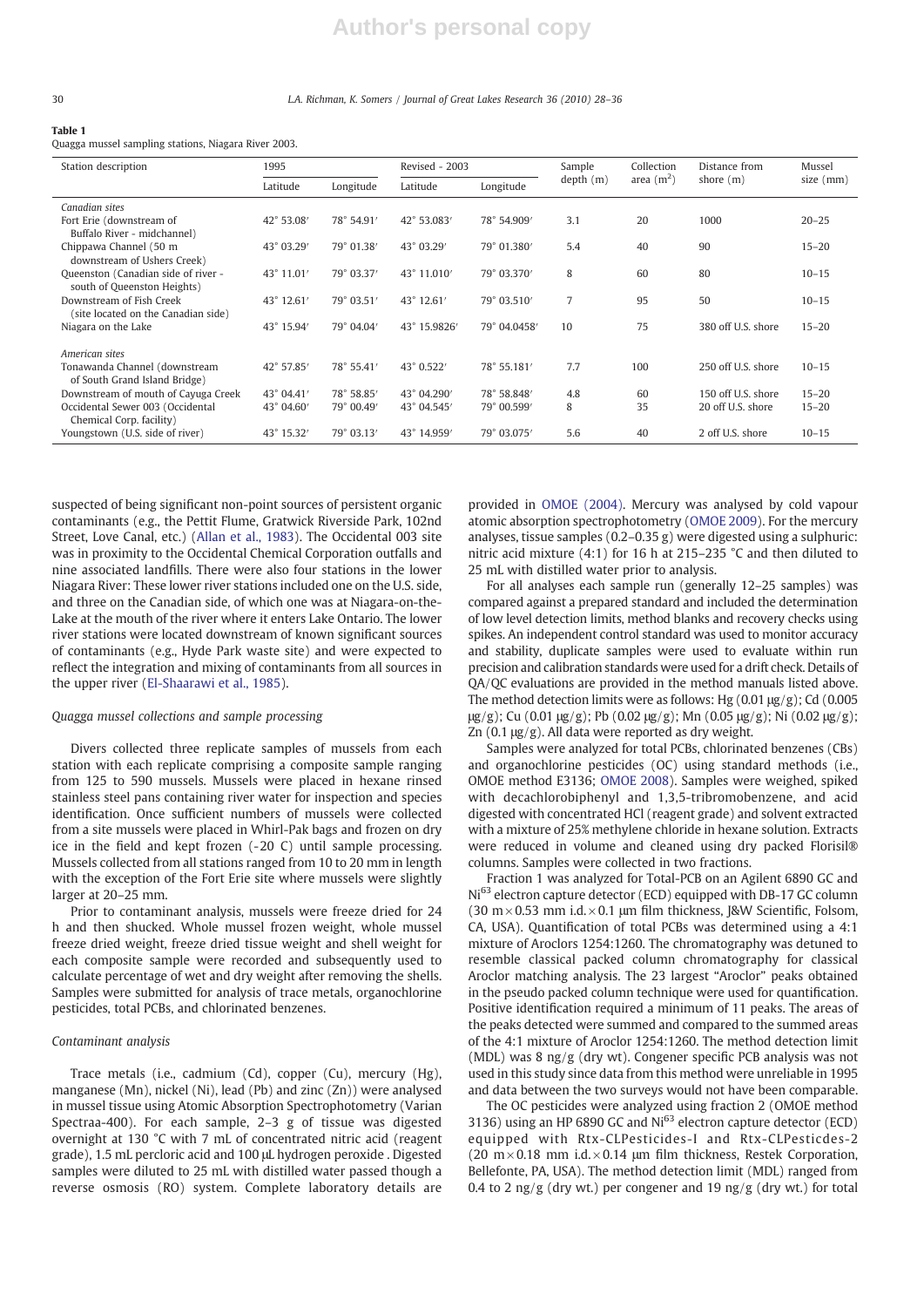toxaphene. Quantification for total PCBs and OCs using a 5-point calibration curve was verified by single point continuing calibration. Method blanks and matrix spikes were processed with each set of 20– 30 samples. Laboratory inter-calibration studies (the Northern Contaminants Program (NCP) and QUASIMEME) were used to monitor method performance.

For each composite sample, the lipid content (%lipid) was determined gravimetrically. A 20 mL aliquot of the final extract was added to a preweighed 50 mL beaker and air dried in a fume hood. The weight of the residue was calculated and used to calculate the percentage of lipid.

### Data analysis

The Kolmogorov–Smirnov test in SigmaStat™ was used to test for normality and the variances were also tested for homogeneity. Metal tissue concentrations were compared among stations using one-way analysis of variance (ANOVA). If significant differences were found, we used the Holm–Sidak test for pair-wise multiple comparisons to determine which stations differed. Variances associated with the Mn and Pb data were heterogeneous, so a Kruskal–Wallis one way analysis of variance on ranks was used for those metals, followed by Dunn's multiple range test.

Multifactor analysis of variance was used to compare tissue metal concentrations among the nine stations and between sampling years (1995 vs. 2003) using rank-transformed data since tests for normality and/or homogeneity of variance indicated significance several times (Conover and Iman, 1981).

To assess the effect of year and station on total PCB concentrations, a two-way analysis of covariance (ANCOVA) was used with percentage of lipid as the covariate (STATISTICA™). Total PCB tissue concentrations were compared among stations using one-way analysis of covariance (ANCOVA). If significant differences were found, we used the Tukey HSD test for multiple comparisons to determine which stations differed. Between station and year statistical comparisons for other persistent organic compounds were not attempted due to the high frequency of non-detect data.

## Results

### Metals

In 1995 there were no significant differences in quagga mussel tissue concentrations among stations ( $P > 0.05$ ) for Pb, Zn, Hg and Ni although significantly higher concentrations of Cu, Cd and Mn were present at some stations (Richman and Somers, 2005). In contrast, in 2003 we found significant differences in metal concentrations (with the exception of Mn), in quagga mussel tissue among several sampling locations (Table 2; Figs. 2 and 3). These differences suggested that the bioavailability of metals varied spatially which could be an indication of a possible local source (e.g., Cd at Fort Erie, Ni at Chippawa Channel, Hg and Zn at the Occidental site, Pb at Youngstown). However, stations with elevated concentrations of metals were not consistent between 1995 and 2003 (with the exception of Cd in mussels collected from Fort Erie).

Metal concentrations in mussel tissue were similar between years at some stations although the interaction term for station and year was statistically significant (Cd, Ni  $P<0.03$ ; Mn, Cu  $P<0.001$ ), requiring a closer look at the data (Figs. 2 and 3). Quagga mussel tissue concentrations for most metals were larger in 1995 than in 2003, although these differences were not always significant. The two-way ANOVA on ranks found that between-year differences were significant ( $P<0.001$ ) for Hg, but not for Pb and Zn. Between-station differences were also significant for most metals  $(P<0.001)$  with the exception of Pb and Hg.

Concentrations of Cd, Zn, Pb and Mn were generally larger in 1995 compared to concentrations in 2003 at some stations (Figs. 2a and 3a–c). At stations where there were statistically significant differences between years, for example Cd (Queenston  $t = 2.4$ ,  $P<0.05$  and Fish Creek  $t= 4.6$ ,  $P<0.001$ ) and Mn (Queenston,  $t = 4.9$ , P<0.001, Fish Creek,  $t = 4.8$ , P<0.001 and Fort Erie  $t = 3.5$ ,  $P<0.01$ ), concentrations were also consistently greater in 1995 than 2003. However, within-station variability for Pb and Zn was greater in 1995, suggesting little change in concentrations overall for these two metals between sampling years.

Table 2

Mean ( $\pm$  standard error) metal tissue concentrations (µg/g dry wt.) in three composite samples of quagga mussels collected from the Niagara River, 2003. Significant differences in concentration between stations are designated by letters (Holm–Sidak test and Dunn's multiple range test:  $P < 0.05$ ).

| Station description                                           |                  | Cadmium     | Copper           |           | Mercury              |               | Manganese  |     | Nickel          |           | Lead             |         | Zinc               |           |  |
|---------------------------------------------------------------|------------------|-------------|------------------|-----------|----------------------|---------------|------------|-----|-----------------|-----------|------------------|---------|--------------------|-----------|--|
|                                                               | Mean             | <b>SE</b>   | Mean             | <b>SE</b> | Mean                 | <b>SE</b>     | Mean       | SE. | Mean            | SE.       | Mean             | SE.     | Mean               | SE.       |  |
| Fort Erie upstream of Buffalo R - Mid Channel                 | 6.9 <sup>A</sup> | 0.35        | 16 <sup>B</sup>  | 1.5       | <b>ND</b>            |               | 64         | 2.0 | 11 <sup>C</sup> | 0.33      | 1.3 <sup>B</sup> | 0.17    | 57 <sup>D</sup>    | 0.88      |  |
| Chipawa channel - 50 m downstream of Ushers Creek             | 3.1 <sup>B</sup> | 0.13        | $27^{AB}$        | 1.5       | 0.03 <sup>B</sup>    | 0.003         | 130        | 10  | 16 <sup>A</sup> | 0.67      | 2.1 <sup>B</sup> | 0.29    | $64$ <sup>CD</sup> | 0.88      |  |
| Tonawanda Channel upstream of S Grand Is. Bridge <sup>a</sup> | $2.5$ BC         | 0.10        | 15 <sup>B</sup>  | 0.5       | 0.03 <sup>B</sup>    | 0.01          | 120        | 30  | 11 <sup>C</sup> | 0.51      | 2.1 <sup>B</sup> | 0.20    | $63$ <sup>CD</sup> | 0.00      |  |
| Downstream of the mouth of Cayuga Creek                       | 1.4 <sup>C</sup> | 0.12        | 29 <sup>AB</sup> | 5.4       | ND <sup>b</sup>      |               | 260        | 87  | 11 <sup>C</sup> | 1.0       | 2.9 <sup>B</sup> | 0.59    | 84 <sup>B</sup>    | 3.8       |  |
| Occidental Sewer 003                                          | 1.7 <sup>C</sup> | 0.12        | 20 <sup>B</sup>  | 0.3       | 0.06 <sup>A</sup>    | 0.01          | 150        | 13  | $12^{BC}$       | 0.58      | 3.6 <sup>B</sup> | 0.20    | 102 <sup>A</sup>   | 4.4       |  |
| Queenston: S of Queenston Heights CA Side                     | $2.5$ BC         | 0.09        | $30^{AB}$        | 1.8       | 0.04 <sup>AB</sup>   | 0.01          | 130        | 22  | $13^{BC}$       | 0.67      | 2.6 <sup>B</sup> | 0.12    | 68 <sup>CD</sup>   | 5.3       |  |
| Downstream of Fish Creek: CA Side                             | BC<br>2.1        | 0.30        | $27^{AB}$        | 1.2       | 0.03 <sup>B</sup>    | 0.003         | 90         | 1.9 | 10 <sup>C</sup> | 0.75      | 2.1 <sup>B</sup> | 0.15    | 58 <sup>D</sup>    | 5.1       |  |
| Youngstown: US Side                                           | BC<br>2.1        | 0.32        | 60 <sup>A</sup>  | 19        | $0.05$ <sup>AB</sup> | 0.003         | 210        | 51  | $15^{AB}$       | 0.00      | 6.2 <sup>A</sup> | 0.96    | $76^{BC}$          | 0.88      |  |
| Niagara-On-The-Lake                                           | 3.0 <sup>B</sup> | 0.29        | 14 <sup>B</sup>  | 0.7       | 0.04 <sup>AB</sup>   | 0.003         | 200        | 55  | BC<br>11        | 1.0       | 1.8 <sup>B</sup> | 0.13    | $64$ <sup>CD</sup> | 1.5       |  |
| Historical data                                               | Cadmium          |             | Copper           |           | Mercury              |               | Manganese  |     | Nickel          |           | Lead             |         | Zinc               |           |  |
|                                                               |                  |             | Range            |           | Range                |               | Range      |     | Range           |           | Range            |         | Range              |           |  |
| Lake Ontario (zebra mussels - 1991) $\text{c}$                |                  |             | 6                |           | 0.07                 |               | 105        |     | 7               |           | 1.8              |         | 124                |           |  |
| Lake Ontario (zebra/quagga mussels - 1992) <sup>d</sup>       |                  | $3 - 6.4$   |                  | $5 - 15$  |                      | $0.08 - 0.35$ | $29 - 102$ |     | $7 - 13$        |           | $1.9 - 5.9$      |         | $71 - 236$         |           |  |
| Lake Erie (quagga mussels - 1997) <sup>e</sup>                |                  | $2.5 - 4.4$ | $21 - 61$        |           | $0.15 - 0.22$        |               | $50 - 109$ |     | $8 - 15$        |           | $2.5 - 4.8$      |         | $63 - 92$          |           |  |
| Lake Ontario (quagga mussels - 1997) <sup>e</sup>             |                  |             | 25               |           | 0.11                 |               | 119        |     | 12              |           | 2.5              |         | 134                |           |  |
| Lake Erie (zebra/quagga mussels - 2004–2005) <sup>t</sup>     |                  | $3 - 5$     |                  | $9 - 23$  |                      | $0.03 - 0.04$ |            |     |                 | $11 - 18$ |                  | $3 - 4$ |                    | $56 - 84$ |  |
| Lake Ontario (zebra/quagga mussels - 2004–2005) <sup>†</sup>  |                  |             | $24 - 41$        |           | $0.05 - 0.06$        |               |            |     | $11 - 18$       |           | $3 - 4$          |         | 56-84              |           |  |

a  $n=2$ 

Not detected.

Secor et al., 1993.

Mills et al., 1993.

Rutzke et al., 2000.

<sup>f</sup> Kimbrough et al., 2008.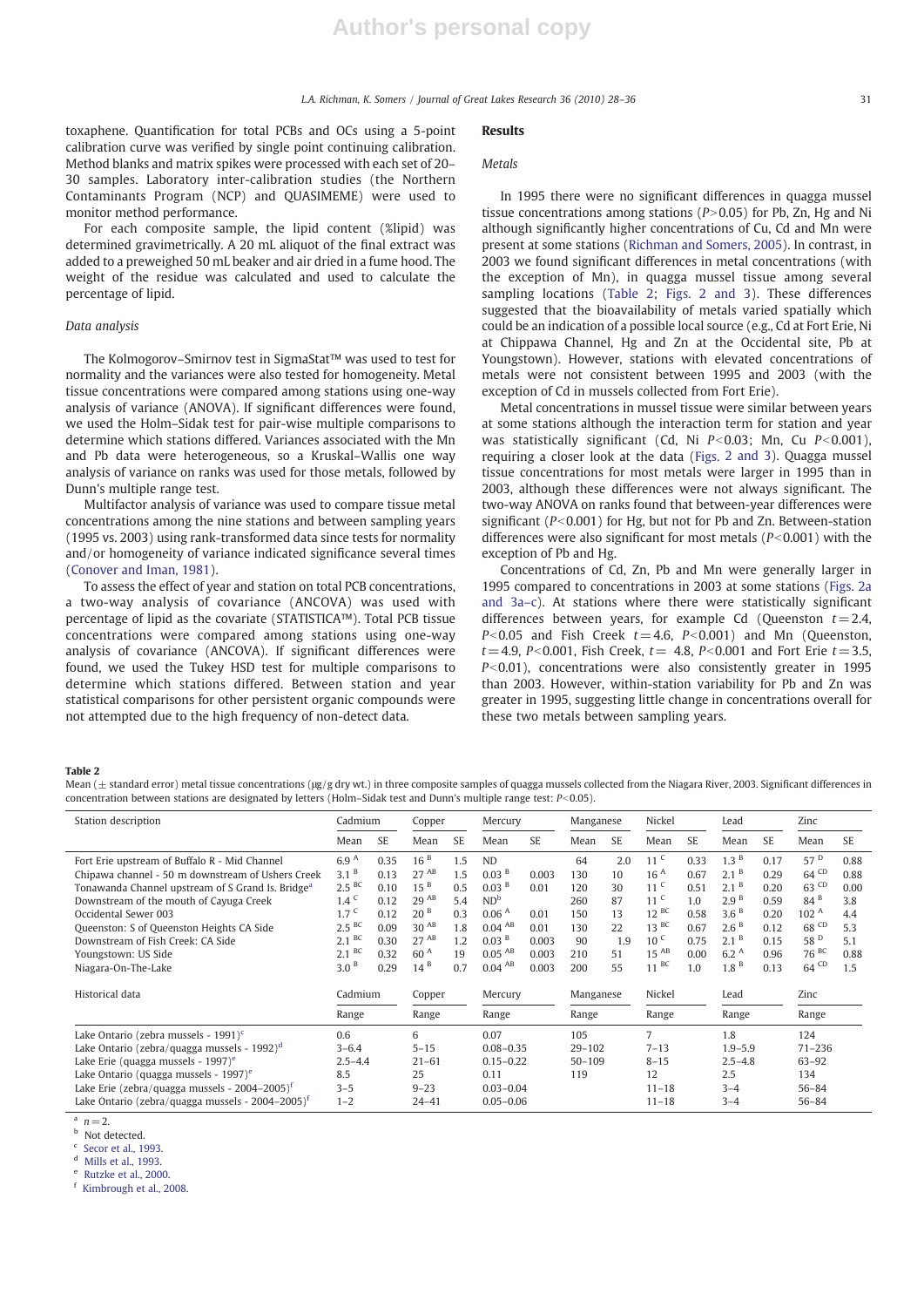32 L.A. Richman, K. Somers / Journal of Great Lakes Research 36 (2010) 28–36



Fig. 2. Mean ( $\pm$  SE) of (a) cadmium, (b) nickel, and (c) mercury concentrations in quagga mussels collected from the Niagara River, 1995 and 2003.

Tissue concentrations of Ni and Hg were significantly larger in 1995 than 2003 at most stations ( $P<$ 0.05; Fig. 2b and c). In contrast, Cu concentrations were similar between years at some stations (e.g., Tonawanda Channel and Occidental 003), but at half of these stations concentrations tended to be larger in 2003 than 1995 (Fig. 3d).

### Organics

In 1995, DDT, p'p-DDE and 2,3,6-trichlorotoluene and 2,4,5 trichlorotoluene were not detected in quagga mussels. In contrast, in 2003, DDT and p'p-DDE were found at trace concentrations at most stations (i.e.,  $\leq$ 6 ng/g dry wt.; Table 3) and 2,3,6-trichlorotoluene and 2,4,5-trichlorotoluene were present at trace concentrations in mussels from all stations, suggesting no specific source areas for these compounds within the river.

The highest concentrations of total PCBs, hexachlorobutadiene (HCBD), hexachlorobenzene (HCB), pentachlorobenzene (pentaCB)



Fig. 3. Mean ( $\pm$  SE) of (a) zinc, (b) lead, (c) manganese, and (d) copper concentrations in quagga mussels collected from the Niagara River, 1995 and 2003.

and mirex were found in mussels downstream of the Occidental 003 sewer on the American side of the river in both 1995 (Richman and Somers, 2005) and 2003 (Table 3). In mussels collected from other stations upstream in the Tonawanda Channel, on the Canadian side of the river and in the lower Niagara River, these parameters (with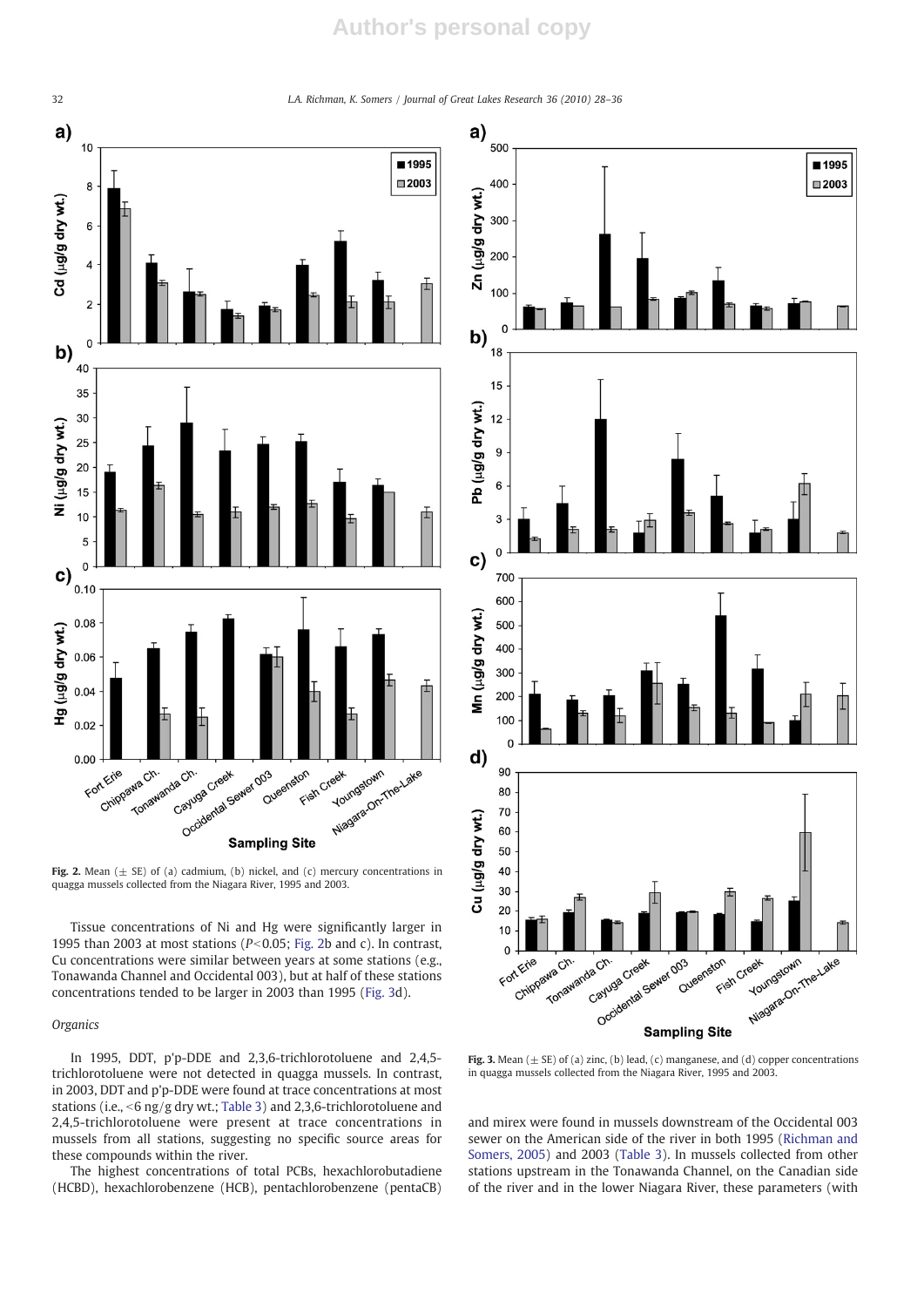the exception of PCBs) were either not detected or only found at trace levels. This pattern of contamination, consistent in both surveys, was suggestive of a local source(s) of PCBs, HCBD, HCB, pentaCB and mirex in the vicinity of the Occidental 003 sampling site. There was only sufficient data for total PCBs to assess betweenstation differences. Just like the 1995 data, there were significant differences in total PCB tissue concentrations between stations  $(F= 4.6; P< 0.0004)$ . These differences suggested sources of PCBs on the American side of the upper Niagara River (Fig. 4) because Grand Island, located in the upper Niagara, precludes any mixing of river water between the American and Canadian channels until the water passes over the falls.

For almost all organic compounds analysed in this study, tissue concentrations in mussels collected in 1995 were higher than in 2003. Hexachlorocyclohexane (in particular α-HCH and γ-HCH), 1,2,3 trichlorobenzene, and 1,2,4-trichlorobenzene were present at detectable concentrations in mussels collected from all stations in 1995 (Richman and Somers, 2005). Concentrations of α-HCH and γ-HCH ranged from 31 to 48 ng/g and 15 to 34 ng/g, respectively, and 1,2,3 trichlorobenzene and 1,2,4-trichlorobenzene ranged from 76 to 160 ng/g and 88 to 200 ng/g respectively. Concentrations were not significantly different among stations suggesting that these values represented background conditions for the Niagara River rather than individual point sources (much like p'p-DDE and 2,3,6 and 2,4,5 trichlorotoluene). However, α-HCH and γ-HCH were not detected in 2003 and 1,2,3-trichlorobenzene and 1,2,4-trichlorobenzene were only found in mussels collected from the Occidental 003 site and the Queenston site farther downstream at concentrations that were lower than those measured anywhere in the river in 1995 (Table 3). Similarly, the highest concentrations of octachlorostyrene (OCS) in 1995 were found in quagga mussels collected from the Tonawanda Channel (9–23 ng/g), whereas OCS was not detected in any mussels in 2003. Total PCB concentrations in 1995 were also significantly greater than concentrations in 2003 ( $F = 27.2$ ;  $P < 0.0001$ ; Fig. 4). Although the decrease in total PCB tissue concentrations between 1995 and 2003 differed among the stations, the interaction term in the two-way ANCOVA was also significant ( $F = 3.2$ ;  $P < 0.006$ ). Results from the ANCOVA showed that the covariate: % lipid, did not account for a significant amount of the variation ( $F = 0.31$ ;  $P = 0.58$ ;  $r^2 = 0.007$ ).

Due to the high variability of the data for both 1995 and 2003 the between year differences in tissue concentrations of contaminants in mussels collected downstream of the Occidental 003 sewer (HCB, HCBD and PentaCB) were not statistically significant, but a trend towards lower concentrations in 2003 was apparent (Fig. 5). Mirex was an exception to this downward trend. Mirex was only detected at the Occidental 003 site in 1995 and was present in only two of the six replicates (e.g., 140 and 90 ng/g dry wt.). In 2003 the pattern was similar in that mirex was not detected upstream of the Occidental site indicating a source(s) within this area. However, mirex concentrations were not lower in 2003 when compared with the 1995 data unlike the other compounds (Table 3). Furthermore, mirex was detected in mussel samples collected from all stations in the lower Niagara River.

# Discussion

### Metals

Investigations of toxic chemicals (persistent organic compounds and metals) entering the Niagara River in 1981 identified 38 significant municipal and industrial point sources, and 61 non-point sources (hazardous waste sites) with significant potential for contributing contamination to the River (NTRC 1981). Accordingly, sources of metals assessed in this study have been previously identified. Additionally, as part of the Upstream/Downstream Niagara River Monitoring Program, Environment Canada (EC) reports mean annual concentrations and loads of metal and organic contaminants in water and suspended solids (organics only) for stations at Fort Erie and Niagara-on-the-Lake (NOTL). A comparison of annual mean metal loads at Fort Erie and NOTL for the metals in this study also suggested the contribution of Niagara River sources of metals to the NOTL loads (Williams et al., 2001; Hill and Klawunn, 2009). In both 1995 and 2003 there were statistically significant differences in tissue concentrations for some metals among stations thereby suggesting varying bioavailability and hence local sources within the River. However, with the exception of Cd at Fort Erie, stations with elevated concentrations of metals were not consistent between 1995 and 2003 making conclusions about potential sources difficult.

Concentrations of most metals in mussel tissue were generally larger in 1995 compared to concentrations in 2003. However, the data were not consistent for all stations, and for some metals the variability in tissue concentrations within a station was high. Water quality data were available for Cd, Cu, Ni, Pb and Zn to compare mean annual concentrations and loadings between 1995–1996 and 2003–2004 (Williams et al., 2001; Hill and Klawunn, 2009). In contrast to some mussel tissue results, the water quality data suggested little difference in mean annual metal concentrations between these two periods for Cu, Ni, Pb and Zn, although Cd concentrations and loadings were lower in 2003–2004 relative to 1995–1996 (Kuntz, 1997; Williams et al., 2001; Hill and Klawunn, 2009). The general absence of a significant difference in water-borne metal concentrations may explain the inconsistent results in some mussel tissue concentrations among



Fig. 4. Mean total PCB concentrations ( $\pm$  SE) in quagga mussels collected from the Niagara River, 1995 and 2003.



Fig. 5. Tissue concentrations (mean  $\pm$  SE) of organic contaminants in quagga mussels collected from the Occidental 003 sewer site, Niagara River, 1995 and 2003.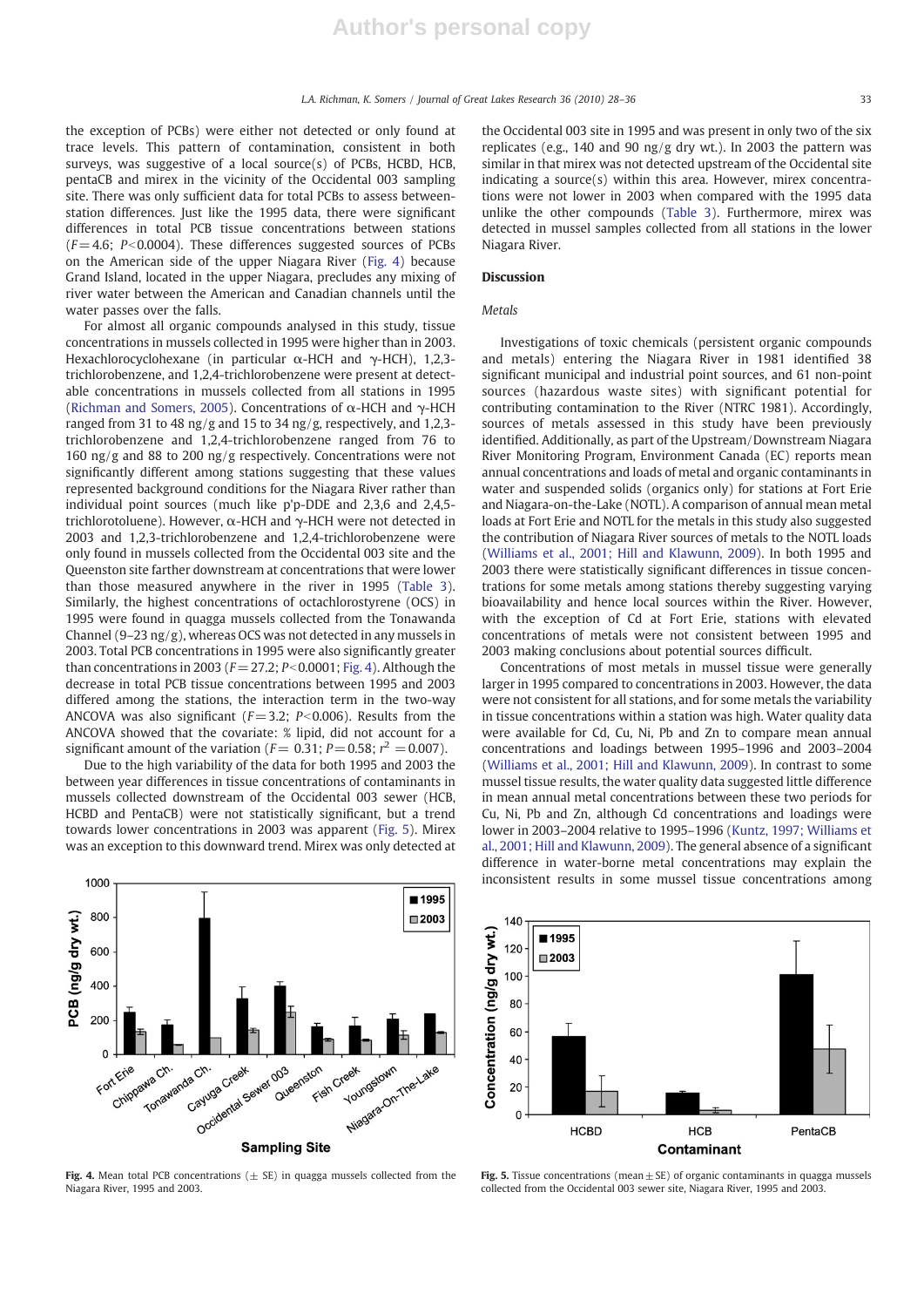#### 34 L.A. Richman, K. Somers / Journal of Great Lakes Research 36 (2010) 28–36

#### Table 3

Mean ( $\pm$  standard e rror) organic contaminant tissue concentrations (ng/g dry wt.) in three composite samples of quagga mussels collected from the Niagara River, 2003. Significant differences in total PCB concentrations between stations are designated by letters (Tukey HSD test  $P<0.03$ ).

| Station description                                           | LIPID(%) |     | Total PCB <sup>a</sup> |    | p'p-DDE           |           | <b>DDT</b> |           | Mirex         |           |
|---------------------------------------------------------------|----------|-----|------------------------|----|-------------------|-----------|------------|-----------|---------------|-----------|
|                                                               | Mean     | SE  | Mean                   | SE | Mean <sup>b</sup> | <b>SE</b> | Mean       | <b>SE</b> | Mean          | <b>SE</b> |
| Fort Erie upstream of Buffalo R - Mid Channel                 | 9        | 0.6 | 130 <sup>C</sup>       | 15 | 3                 | $\Omega$  | 3.0        | $\Omega$  | <sub>ND</sub> |           |
| Chipawa channel - 50 m downstream of Ushers Creek             |          | 0.6 | $57^{BC}$              | 4  | $NDc - 2$         |           | <b>ND</b>  |           | <sub>ND</sub> |           |
| Tonawanda Channel upstream of S Grand Is, Bridge <sup>d</sup> | 8        |     | $100^{BC}$             |    |                   |           | 4.0        |           | <b>ND</b>     |           |
| Downstream of the mouth of Cayuga Creek                       |          | 0.7 | 140 <sup>B</sup>       | 12 | 5                 | 0.3       | 5          | 0.3       | <b>ND</b>     |           |
| Occidental Sewer 003                                          | 8        | 0.6 | 250 <sup>A</sup>       | 31 | $ND - 30$         |           | $ND - 30$  |           | 140           | 90.0      |
| Queenston: S of Queenston Heights CA Side                     | b        | 0.4 | 87 <sup>BC</sup>       | 6  | $ND - 5$          |           | $ND - 5$   |           | 10            | 0.9       |
| Downstream of Fish Creek: CA Side                             |          | 0.4 | 83 BC                  | 4  | $ND - 2$          |           | ND.        |           | 10            | 0.6       |
| Youngstown: US Side                                           |          | 0.3 | $120^{BC}$             | 25 | $ND - 3$          |           | $ND - 3$   |           | $ND - 10$     |           |
| Niagara-On-The-Lake                                           | 8        | 1.2 | $130^{BC}$             | 6  | $ND - 3$          |           | $ND - 3$   |           | 11            |           |

<sup>a</sup> PCB resembled mixture of aroclor 1254 and 1260.

**b** If at least 1 value was below the detection limit the range is provided.

<sup>c</sup> Non detect.

 $d$   $n = 1$ .

stations. The changes in metal concentrations in quagga mussels between 1995 and 2003, and differences among the stations may be within the range of the variability to be expected in environmental data. Similar to the Niagara River mussel data, tissue results collected through the NOAA National Status and Trends Mussel Watch Program for Lake Erie and Lake Ontario did not show a significant change in concentrations for any of the metals between 1994 and 2004 (Kimbrough et al., 2008). Metal contaminant concentrations in Niagara River mussels were within the same range as the NOAA data and concentrations found in quagga mussels from industrialized areas in Lake Erie and Lake Ontario in the 1990s (Table 3) (Mills et al., 1993; Secor et al., 1993; Rutzke et al., 2000).

### **Organics**

The absence of DDT and DDE and 2,3,6-trichlorotoluene and 2,4,5 trichlorotoluene in mussels collected from the Niagara River in 1995 was likely affected by the detection limits since these compounds were only present at trace concentrations in 2003. The presence of p, p'-DDE and DDT in mussels in 2003 at most stations was consistent with the historic use of DDT in the Lake Erie and Niagara River watersheds and suggested that these compounds were ubiquitous on both sides of the River at low concentrations. Water quality data identify both Lake Erie and the Niagara River as sources of DDT and metabolites and although concentrations and mean annual loadings have significantly decreased since 1986/1987, concentrations still exceed the strictest agency (United States and/or Canadian) water quality criteria for DDT and metabolites at Fort Erie and NOTL (Williams et al., 2001; Hill and Klawunn, 2009). The quagga mussel data was also consistent with recent and historical juvenile fish data collected by MOE and New York State (Suns et al., 1993; Niagara River Secretariat 2007) and the MOE caged mussel data: p'p-DDE has been detected sporadically, generally at trace concentrations throughout the Niagara River in all the caged mussel surveys since 1983 (Richman, 2006). DDT concentrations in zebra mussels collected from the western basin of Lake Erie and from Lake Ontario for the NOAA Mussel Watch Program ranged from 2 to 26 ng/g dry wt. With the exception of one station in Lake Ontario there were no reported changes in concentrations through time. The Niagara River quagga mussels fall within the low range of the NOAA mussels.

Based on the history of waste disposal and industrial activity along the Niagara River, and water quality data presented by Williams et al. (2001) and Hill and Klawunn (2009), sources of HCBD, HCB, pentaCB and mirex are predominately within the Niagara River not Lake Erie (Elder et al., 1981; Allan et al., 1983; Kuntz and Warry, 1983; Jaffe and Hites, 1984). Hazardous waste sites and industrial facilities near the river in the vicinity of the Occidental 003 site were also known to contain these compounds (Interagency Task Force on Hazardous Waste, 1979). The presence of these compounds in quagga mussels collected from this site and the absence of the compounds in mussels collected from sites upstream on the American side and on the Canadian side suggested that these contaminants were entering the river likely from these local sources and were bioavailable.

In the past, caged mussels have been useful in identifying site specific sources of PCBs, HCBD, HCB, pentaCB and mirex in the river, and in particular in the vicinity of the quagga mussel sampling area (i.e., the Occidental Chemical Corporation and associated waste sites) (Richman, 2006). Concentrations of these compounds in the caged mussels deployed at the 003 site ranged from 2 to 14 times greater than the quagga mussels likely because of the proximity of the caged mussels to this point source. The comparison of quagga mussel tissue concentrations measured in 1995 at the 003 site with those reported in 2003 for these compounds suggested a downward trend. This trend may be linked to the remedial activities in the late 1990s at the Occidental Chemical Corporation facility, associated waste sites and waterfront (US EPA/NYSDEC 2004). EC has reported that mean annual concentrations of HCB, HCBD and pentaCB in water and suspended solids and loadings for these compounds in 2003–2004 were also lower when compared with the 1995–1996 data from NOTL (Kuntz, 1997; Williams et al., 2001; Hill and Klawunn, 2009). These water quality improvements may be reflecting the remedial efforts at Occidental as well as the remediation of the 102nd Street hazardous waste site, Gratwick-Riverside Park, the Pettit Flume cove and other industrial, municipal and non-point sources of these compounds. Notwithstanding the downward trend in contaminant concentrations, this area is still an ongoing source of contaminants to the river noted by the elevated tissue contaminant concentrations. For example, total PCBs (mean  $250 \text{ ng/g}$  were significantly greater than concentrations at other stations in this study and greater than concentrations reported in the NOAA Mussel Watch program for the eastern basin of Lake Erie and Lake Ontario (range 15–154 ng/g). As well, this area continues to be a source of mirex. A comparison of the data between years showed no change in tissue concentrations in contrast to the other parameters associated with this area. EC water quality data were also consistent with the quagga mussel data such that the concentrations of mirex at NOTL were similar in 1995 and 2003 at 0.004 and 0.002 ng/L, respectively. The NOAA Mussel Watch Program also identified the Niagara River as a source of mirex (Robertson and Laurenstein, 1998).

For some compounds there was evidence of consistent changes in mussel tissue concentrations across all stations between 1995 and 2003. The absence of α-HCH, γ-HCH, OCS in quagga mussels collected in 2003, the low and/or infrequent detection of 1,2,3-trichlorobenzene and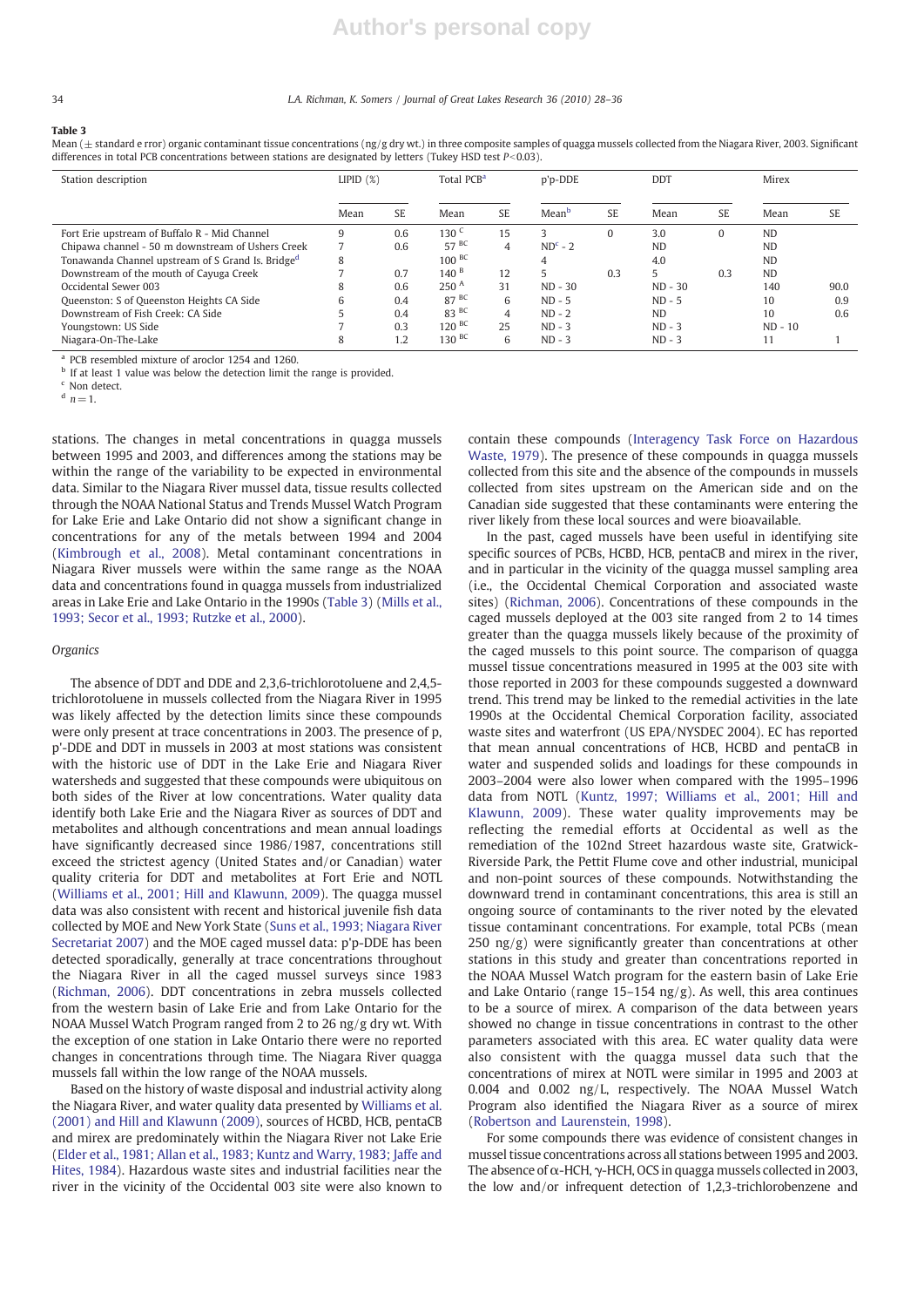#### L.A. Richman, K. Somers / Journal of Great Lakes Research 36 (2010) 28–36 35

| <b>HCBD</b> |           | 1,2,4,-TriCB |           | $1.2.4.5$ -TetraCB |           | $1.2.3 - TriCB$ | HexaCB    | PentaCB   |           | 2.3.6-Tri<br>chlorotoluene |               | $2,4,5-Tri$<br>chlorotoluene |           | $2.6A-Tri$<br>chlorotoluene |  |
|-------------|-----------|--------------|-----------|--------------------|-----------|-----------------|-----------|-----------|-----------|----------------------------|---------------|------------------------------|-----------|-----------------------------|--|
| Mean        | <b>SE</b> | Mean         | <b>SE</b> | Mean               | <b>SE</b> | Mean            | Mean      | Mean      | <b>SE</b> | Mean                       | <b>SE</b>     | Mean                         | <b>SE</b> | Mean                        |  |
| <b>ND</b>   |           | <b>ND</b>    |           | <b>ND</b>          |           | <b>ND</b>       | <b>ND</b> | $ND - 4$  |           | 9                          | 0.7           |                              | 0.9       | <b>ND</b>                   |  |
| <b>ND</b>   |           | <b>ND</b>    |           | <b>ND</b>          |           | <b>ND</b>       | <b>ND</b> | 4         | 0.3       | 9                          | 2             | 8                            | 0.3       | <b>ND</b>                   |  |
| <b>ND</b>   |           | <b>ND</b>    |           | <b>ND</b>          |           | <b>ND</b>       | <b>ND</b> | <b>ND</b> |           | <b>ND</b>                  |               | <b>ND</b>                    |           | <b>ND</b>                   |  |
| <b>ND</b>   |           | <b>ND</b>    |           | <b>ND</b>          |           | <b>ND</b>       | <b>ND</b> | $ND - 2$  |           | 9                          | 0.6           | ⇁                            | 0.9       | $ND - 2$                    |  |
| 17          | 11        | 10           | 0.9       |                    | ς         | $ND - 5$        | $ND - 6$  | 47        | 17        | 9                          | 0.6           |                              | 0.6       | $ND - 3$                    |  |
| $ND - 10$   |           | 18           | 10        | $ND - 12$          |           | $ND - 4$        | $ND - 2$  | 4         | 0.9       | 9                          | 0.7           | 8                            | 0.3       | <b>ND</b>                   |  |
| <b>ND</b>   |           | $ND - 5$     |           | <b>ND</b>          |           | $ND - 3$        | <b>ND</b> |           | 0.6       | 8                          |               | 9                            |           | $ND - 2$                    |  |
| <b>ND</b>   |           | ND.          |           | <b>ND</b>          |           | <b>ND</b>       | <b>ND</b> |           | 0.3       | 8                          |               | 6                            | 0.7       | <b>ND</b>                   |  |
| <b>ND</b>   |           | <b>ND</b>    |           | <b>ND</b>          |           | <b>ND</b>       | <b>ND</b> |           | 0.3       | 9                          | $\mathcal{L}$ | 8                            | 0.6       | <b>ND</b>                   |  |

1,2,4-trichlorobenzene, and the consistent decrease in total PCB concentrations at all stations may be reflecting the overall changes in concentrations for these compounds in the Niagara River and Lake Erie. A review of the EC Upstream/Downstream water quality data for 1995– 1996 and 2003–2004 indicated that mean water concentrations and annual mean loadings of α-HCH, γ-HCH and OCS were lower in 2003– 2004 at the Fort Erie and NOTL sampling stations. For example, the mean concentration of  $\alpha$ -HCH at NOTL was 0.669 ng/L in 1995 vs. 0.139 ng/L in 2003; for 1,2,4-trichlorobenzene the mean concentration at NOTL in 1995 was 0.648 ng/L and in 2003 it was 0.249 ng/L; and for OCS in 1995- 1996 the mean suspended solids equivalent water concentration was 0.007 ng/L whereas it was 0.0015 ng/L in 2003–2004 (Kuntz, 1997; Williams et al., 2001; Hill and Klawunn, 2009). The main source of α-HCH and  $\gamma$ -HCH is believed to be Lake Erie whereas there are numerous sources of OCS and 1,2,3- and 1,2,4-trichlorobenze within the Niagara River (Williams et al., 2001).

PCBs are known to originate from both Lake Erie as well as sites within the Niagara River (Williams et al., 2001; Samara et al., 2006). Although concentrations of total PCBs still exceed the strictest agency water quality criteria (NYSDEC: 0.001 ng/L) at both Fort Erie and NOTL, EC has reported a decrease in total PCB loadings from Lake Erie and within the Niagara River which was consistent with the lower total PCB concentrations found in quagga mussels in 2003 when compared with 1995 (Williams et al., 2001; Hill and Klawunn, 2009). Caged mussel data has identified site specific sources of total PCBs on the U.S. side (e.g., Occidental Chemical Corp., Pettit Flume, Two Mile Creek), as well as decreases in total PCB concentrations through time at sites that have been remediated (Richman, 2006). For example, major clean ups of PCB contaminated sediment in two locations in Gill Creek were completed in 1992 and 1998, effectively removing a significant source of PCBs to the Niagara River (US EPA/NYSDEC, 2004). The quagga mussel trend data were also consistent with PCB trends reported for bottom sediment, suspended sediment and sport fish (Marvin et al., 2003, 2007; Karst-Riddoch et al., 2008). Decreases in concentrations in all cases were attributed to the reduced loadings reported by EC.

### Conclusions

Metal concentrations in quagga mussels collected from the Niagara River were similar to concentrations measured in mussels collected from Lake Erie and Lake Ontario (Mills et al., 1993; Secor et al., 1993; Rutzke et al., 2000; Kimbrough et al., 2008). In general, the concentrations of most metals (e.g., Cd, Mn, Ni and Hg) in quagga mussels in 2003 were lower than concentrations measured in 1995. However, changes in tissue concentrations over time were not always statistically significant or consistent at all stations which may reflect previous observations of no change in annual mean metal concentrations in water collected from Fort Erie and NOTL. Accordingly, trends in metal tissue concentrations in quagga mussels were inconclusive.

The concentrations of most organic compounds (e.g., total PCBs, HCB, HCBD, OCS, pentaCB, 1,2,3- and 1,2,4-trichlorobenzene, α-HCH and  $\gamma$ -HCH) in quagga mussels in 2003 were lower than concentrations measured in 1995. This decrease in contaminant levels could reflect reduced contaminant availability due to a decrease in waterborne concentrations suggesting that environmental conditions in the Niagara River are improving. These results were consistent with long-term monitoring trends for sediment in Lake Ontario (which receives some of its contaminant load from the Niagara River), as well as sport fish and juvenile fish collected from the Niagara River (Suns et al., 1993; Marvin et al., 2003, 2007; The Niagara River Secretariat, 2007; Karst-Riddoch et al., 2008). However, our results are based on only two sets of observations so we recognize that additional years of data are required to confirm these general conclusions. Although the 2007 Niagara River Toxics Management Plan Progress Report (The Niagara River Secretariat, 2007) attributed statistically significant reductions in concentrations and loadings of many "priority toxics" to the effectiveness of point and non-point source remediation along the Niagara River, we propose that trend results like those presented in this study, as well as data from ongoing government biomonitoring programs using caged mussels, juvenile fish and sport fish will assist in evaluating environmental improvements in the Niagara River.

### Acknowledgements

The authors thank Aquatic Sciences, Inc., for quagga mussel sample collection and processing and the Laboratory Services Branch, Ontario Ministry of Environment for technical support.

### References

- Allan, J.A., Mudroch, A., Sudar, A., 1983. An introduction to the Niagara River/Lake Ontario pollution problem. J. Great Lakes Res. 9 (2), 111–117.
- Bervoets, B., Voets, J., Chu, S., Covaci, A., Schepens, P., Blust, R., 2004. Comparison of accumulation of micropollutants between indigenous and transplanted zebra mussels (Dreissena polymorpha). Env. Tox. And Chem. 23, 1973–1983.
- Comba, M.E., Metcalfe-Smith, J.L., Kaiser, K., 1996. Zebramussels as biomonitors for organic contaminants in the lower Great Lakes. Water Qual. Res. J. Canada 2, 411–430.
- Conover, W.J., Iman, R.L., 1981. Rank transformations as a bridge between parametric and nonparametric statistics. The American Statistician 35, 124–129.
- Elder, V.A., Proctor, B.L., Hites, R.A., 1981. Organic compounds near dumpsites in Niagara Falls, New York. Biomedical Mass Spectrometry 8 (9), 409–415.
- El-Shaarawi, A.H., Esterby, S.R., Warry, N.D., Kuntz, K.W., 1985. Evidence of contaminated loading to Lake Ontario from the Niagara River. Can. J. Fish. Aquat. Sci. 42, 1278–1289.
- Hill, B. and Klawunn, P. 2009. Niagara River Upstream/Downstream Monitoring Program Report: 2001–2002 to 2004–2005. Environment Canada (EC).